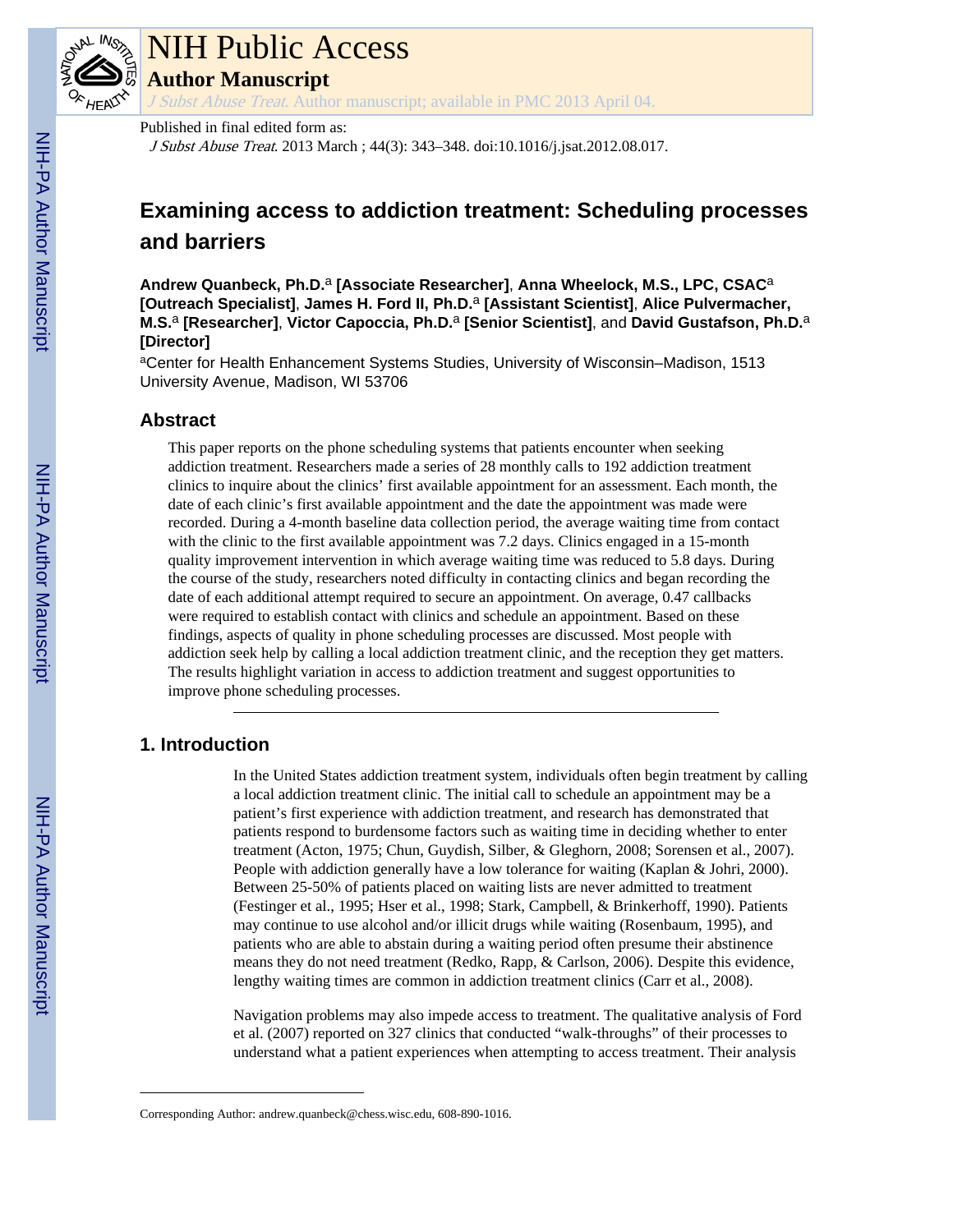cited problems with phone access or first contact in 95 of the 319 clinics (approximately 30%) reporting walk-through results. Examples of phone access problems included calls being routed to the wrong person, staff members giving inconsistent information, and confusing phone systems making it difficult to leave a message or reach the appropriate person. Cumbersome phone scheduling systems may force patients to call several times before getting an appointment. During these delays, the need to satisfy a craving can overtake the intent to seek treatment.

As in addiction treatment, patients in primary care often face delays and obstacles to accessing treatment. In primary care, Murray and Berwick (2003) used an approach to waiting time measurement based on appointment availability that we have extended to addiction treatment clinics on a wide scale. Our goal is to quantitatively assess the phone scheduling processes that callers face in addiction treatment clinics and propose quality measures to assess and help improve phone access to addiction treatment.

#### **2. Materials and methods**

Data for this analysis come from the NIATx 200 study, a cluster-randomized trial of organizational change that compared quality improvement strategies across addiction treatment clinics in five states—Massachusetts, Michigan, New York, Oregon, and Washington. NIATx (the Network for the Improvement of Addiction Treatment) is a research center at the University of Wisconsin-Madison that promotes quality improvement in addiction treatment and coordinated the study.

Improvement collaboratives are a common method of quality improvement in healthcare, and yet little is known about which components of collaboratives are most effective. The NIATx 200 study tested which components most cost-effectively reduce waiting time to treatment, improve retention in treatment, and increase the number of new patients in addiction treatment clinics. Clinics were randomized within states to one of four groups, each of which used a different component of collaboratives: (1) interest circle calls (group teleconferences hosted by quality improvement experts), (2) coaching (individualized consulting by experts in quality improvement), (3) learning sessions (face-to-face meetings between quality improvement experts and clinic teams), and (4) the combination of all three components.

The study recruited outpatient and intensive-outpatient clinics at community addictiontreatment organizations. To be eligible, clinics needed to treat at least 60 patients annually, receive public funding, and have no previous experience with the quality improvement model used by NIATx. A total of 201 clinics were recruited, representing 174 unique organizations. Organizations could designate up to 4 clinics to participate, although most organizations (155 of 174) designated a single clinic.

Interventions were delivered at the clinic level. The project began with a six-month intervention focused on waiting time reduction. Besides the designated collaborative component, the intervention included a set of recommended practices, instructions, and quality improvement tools. The study was designed to provide the same content to all participants, varied by the type of support provided (interest circle calls, coaching, learning sessions, or a combination of the three). The intervention phase was followed by a ninemonth sustainability period for monitoring waiting time improvements. Details of the study have been published elsewhere (Quanbeck et al., 2011).

In their work on reducing waiting time in primary care, Murray and Berwick (2003) developed a simple waiting time measurement approach that is based on the "third next available appointment." Comparing the current date with the date of an open appointment in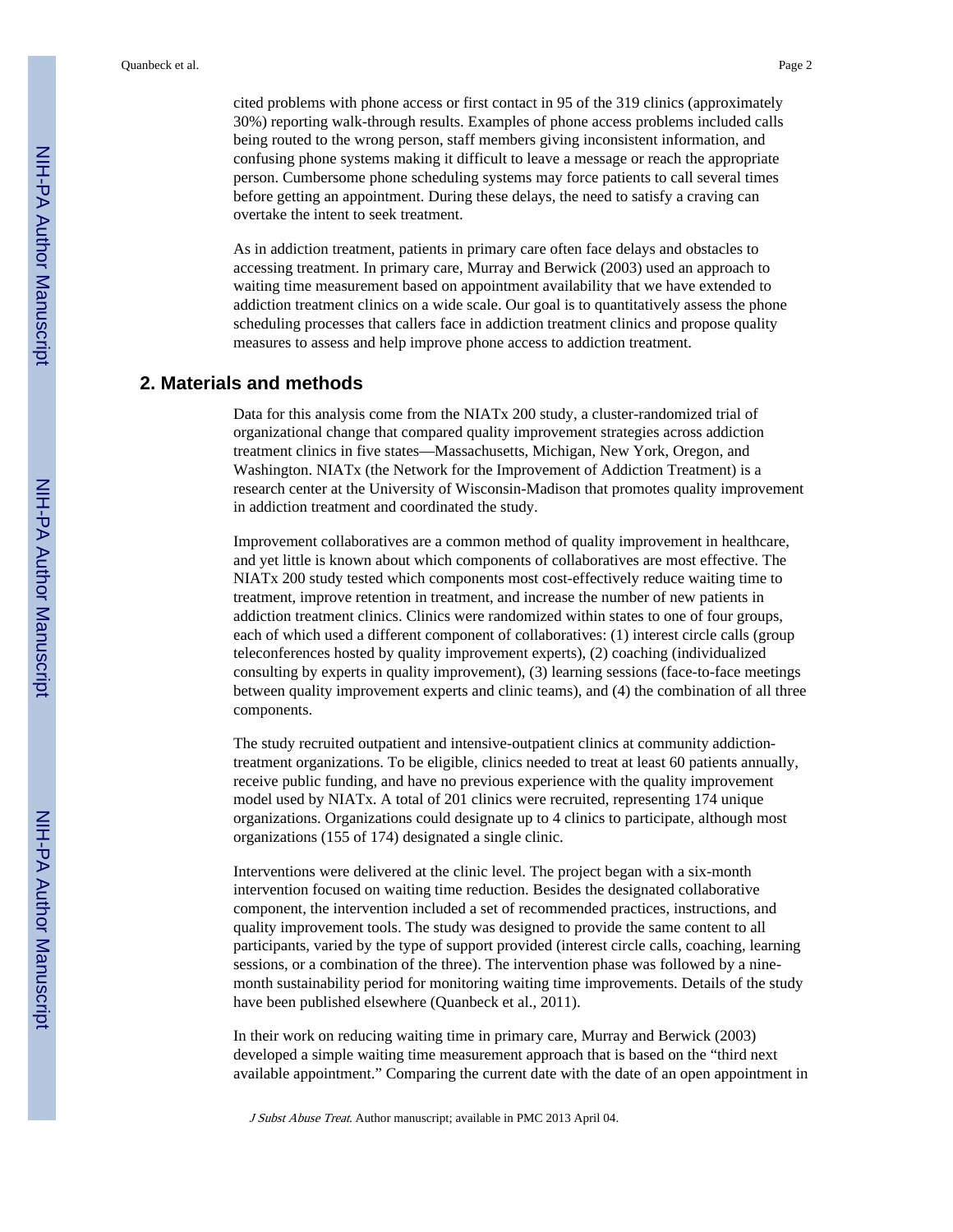Quanbeck et al. Page 3

the future measures the number of days a patient has to wait to get an appointment. Murray and Berwick advocated using the third available appointment (rather than the first available appointment) to prevent a skewing of the data resulting from some patients getting immediate access because of last-minute no-shows and cancellations, while most patients wait longer. In contrast, we used the first available appointment because the improvement model used in NIATx 200 explicitly recommended practices such as walk-in availability and open scheduling. No-shows are a fact of life in addiction treatment, and the research team did not want to calculate waiting time in a way that penalized clinics that are flexible in meeting patient demand.

For the primary evaluation of NIATx 200, each of the five states supplied patient-level data that were used to calculate each clinic's average waiting times from request to treatment. Primary waiting time measures are calculated using patients' actual dates of service and are stored in administrative systems that can be difficult to access, and at baseline, none of the states collected the date of patients' first request for treatment. The states required changes in their data systems to collect this information; the effort required and the significance of these changes are reported in Hoffman et al. (2011).

Because of the data systems' limitations at baseline, and because clinics need ready access to performance data to conduct improvement projects, the research team launched an effort to request an alternative waiting time measure: the first available assessment appointment for a new patient. The research team called each clinic monthly to request this information, which was used to calculate a waiting time measure that the research team fed back to clinics every six months. Clinic teams could use this measure to monitor waiting time during their project work.

The analysis reported in this paper focuses on the waiting time measure collected during phone calls made to clinics to request the first available appointment for an assessment. Time to the first available assessment does not fully capture waiting time to treatment, because patients do not usually begin treatment on the same day as the assessment. However, clinics can theoretically shorten patients' overall waiting time by reducing time to the first available appointment.

During data collection calls, callers identified themselves as researchers (i.e., not actual patients) requesting help for an alcohol and drug problem using a standardized patient profile: a non-pregnant female, self-referred, with no health insurance. The date of each call and the date of the first available appointment were recorded for each clinic every month. Waiting time was defined as time from contact to appointment, corresponding to the difference in calendar days between the date of the first available appointment and the date the appointment was made (which could be the date of a return call from the clinic or the last call placed by a researcher, if multiple calls were required).

Researchers called clinics during standard business hours (9 a.m. – 4 p.m. Monday–Friday), adjusted for each clinic's time zone. The day of the month that the first call was placed to each clinic was varied using a computerized random number generator to reduce the potential for monthly periodicity effects. Early in the data collection process the research team was surprised that phone calls often went unanswered, and multiple callbacks were required to collect data. If calls or messages went unanswered, researchers called clinics up to seven times per month until an appointment date could be confirmed. Six months into the project, a field was added to the researchers' database to record the date of each attempt to reach clinics, enabling a count of the monthly callbacks required to schedule an appointment for each clinic. Reasons for unanswered calls were noted by the researchers (e.g., left message—no return call).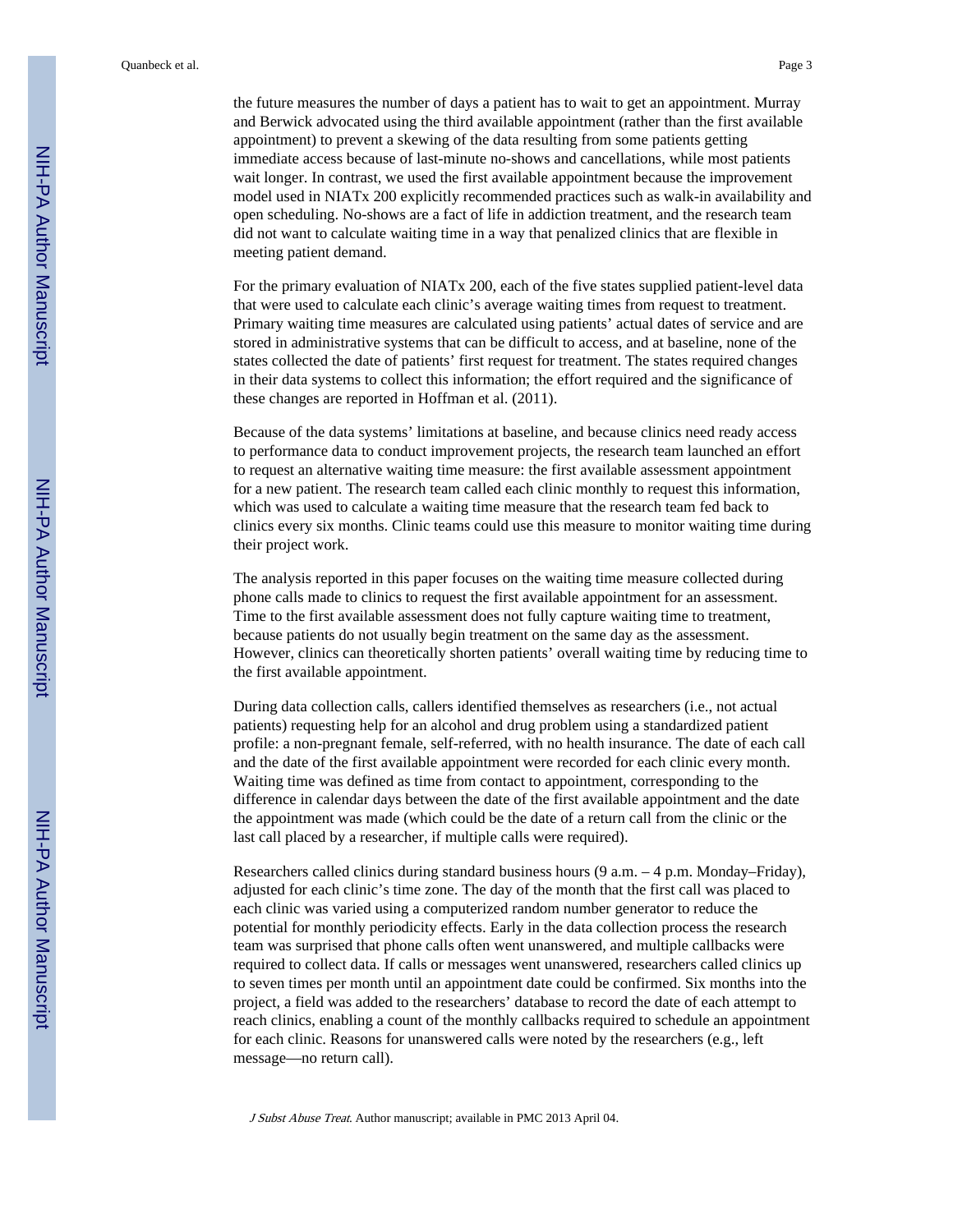For clinics in Cohort 1 (Michigan, New York, and Washington), calls started in July 2007. Calls to clinics in Cohort 2 (Massachusetts and Oregon) began in November 2007. The researchers set out to place 28 consecutive monthly calls to each of the 201 enrolled clinics. Four of the 201 clinics (2.0%) refused to submit information and were excluded from the analysis. We also excluded five clinics (2.5%) that specialized in treating patients in prison or jail settings, because the patient profile we used did not fit a patient from the correctional system.

To account for possible intervention effects, we tested for time trends in monthly waiting times using linear regression models with autocorrelated errors associated with repeated observations for each clinic. We estimated a linear trend of 0.10 days of reduction per month during the waiting time intervention (months 1-15). In the presentation of results, we examine waiting time before and after the intervention. The baseline period consists of data collected four months before the intervention period for each cohort; the post-intervention period consists of months 12-15 for each cohort.

Recording the number of callbacks provides an indication of the likelihood that a patient (or researcher) calling during normal business hours will have her call answered and is used as a measure of "phone access" in this analysis. In studying phone access, we focused on a ninemonth period after the quality improvement intervention period ended (months 16-24). We chose this evaluation period for phone access for several reasons: first, we could not enter multiple callbacks into our database until six months into the project, making it impossible to study phone access before the intervention period; second, months 16-24 fall outside the intervention period for waiting time; and third, a time trend analysis suggested that callback rates increased slightly during the waiting time intervention period, an increase we attribute mainly to a ramping-up of the data collection process. During the evaluation period (months 16-24) callback rates were consistent from month to month, showing no statistically significant increase or decrease.

When multiple callbacks were required to schedule an appointment, we created a measure that incorporates time spent waiting for return calls or making callbacks by dividing the difference in waiting time between *contact* with the clinic vs. waiting time from the *first* request for an appointment by the total number of callbacks made. This calculation establishes an average addition to waiting time due to callbacks. We used data from the entire sample in this calculation; while the date of the first call placed to each clinic was clearly prescribed, the schedule for callbacks was less so, and might have been influenced by the researchers' competing work demands or the increasing intensity of calling that was common near the end of each calendar month to close out monthly data collection. Using data from the entire sample makes the difference between the two waiting time measures a function of the number of callbacks made and not subject to the vagaries of the callback schedule for individual clinics.

The analytic dataset consisted of 28 monthly requests from 192 clinics (a total of 5,376 monthly appointment requests). Including 804 callbacks made during the period of evaluation for phone access (months 16-24), the researchers made 6,180 calls to clinics. Missing monthly observations were imputed based on the clinic's other monthly values. The analysis is exploratory. Descriptive statistics are presented to examine waiting time to the first available appointment and phone access among the clinics. No statistical tests are performed on differences in means because of confidentiality concerns in identifying clinics and states in the analysis (during recruitment for NIATx 200, the research team had a stated policy to only publish results that had been aggregated to the group level based on random assignment). Rather, the results are intended to depict the phone scheduling processes that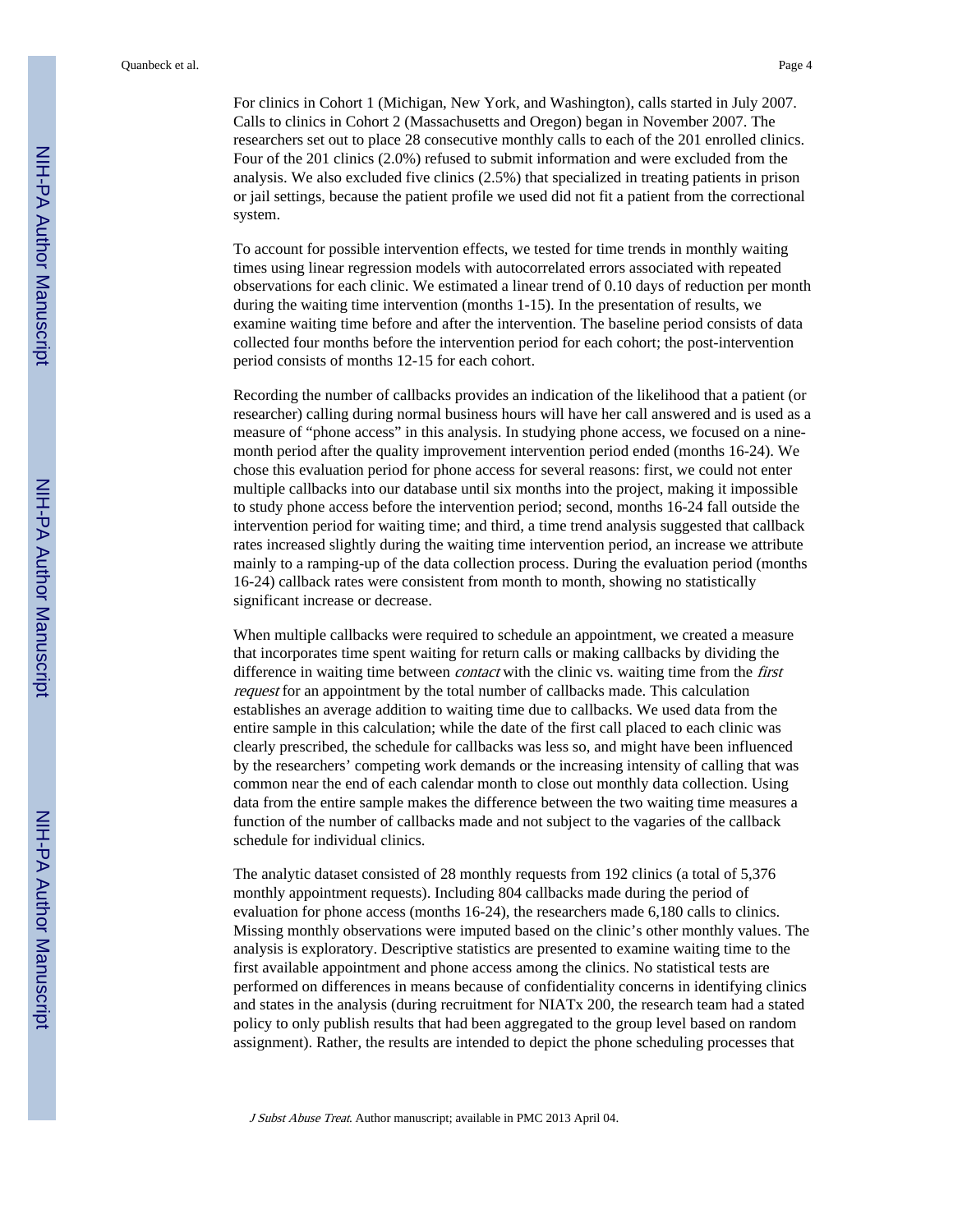patients face when calling for an appointment. The data collection protocol was reviewed and approved by an Institutional Review Board at the University of Wisconsin-Madison.

# **3. Results**

Table 1 displays organizational characteristics of the 201 clinics that enrolled in NIATx 200. Massachusetts recruited 43 clinics; Michigan, 42; New York, 41; Oregon, 37; and Washington, 38. The majority of the clinics (81%) were private, non-profit community addiction-treatment agencies. Most (54%) were freestanding clinics. Overall, median clinic admissions were 339 per year; the clinics treated a patient population that was 29% nonwhite/non-Hispanic. A separate analysis (Grazier et al., 2012) found that clinics that enrolled in NIATx 200 tended to have higher admissions and fewer minority patients than eligible clinics that did not enroll. Recruitment efforts were targeted at non-profit organizations; only three of the recruited clinics were for-profit.

Table 2 presents descriptive statistics for the 192 clinics included in the analysis. During the 4-month baseline data collection period, average waiting time from contact to the first appointment was 7.26 days; in months 12-15 (at the end of the waiting time intervention period) average waiting time from contact to the first appointment was reduced to 5.81 days. During the evaluation period for phone access (months 16-24) the average number of callbacks required to schedule an appointment was 0.47. Ranges in waiting time and phone access are illustrated by presenting the standard deviation, minimum, first quartile, median, third quartile, and maximum values for each measure.

We calculated the average addition to waiting time due to callbacks using the approach outlined in the methods. This calculation provides an estimate of 7.8 additional days of waiting time for each callback required.

Figures 1 and 2 contain histograms that visually represent the dispersion in waiting time from contact to first appointment and phone access. For both waiting time and phone access, clinics on the right tail of the distribution skew the average value upward. For phone access, 132/192 clinics (69%) fall below the average value while for waiting time at baseline, 123/192 clinics (64%) do.

We used the data collected in this study to develop exploratory ratings of the quality of clinics' scheduling phone processes based on the criteria of waiting time from contact to first appointment (at baseline) and phone access. What, specifically, makes a quality phone scheduling process? Certainly, having to wait for extended periods of time is not desirable from the patient's perspective. Having to call back several times to accomplish the purpose of the call is similarly undesirable. This study provides a set of systematically collected data that may be used to characterize the quality of clinics' phone scheduling processes. Figure 3 presents each clinic's performance in both dimensions of quality identified in this study. Each clinic is represented as a single point, with the x-coordinate representing waiting time from contact to the first available appointment and the y-coordinate representing the number of callbacks required to schedule an appointment. Baseline waiting time values are used in Figure 3 to reflect pre-intervention conditions; the number of callbacks required to schedule an appointment from months 16-24 are used to allow time for ramping up of the data collection process.

In this graphical representation, the lower left region of the graph is most desirable, with movement upward and to the right being undesirable. Without making judgments about the relative importance of either factor, one reasonable interpretation of quality is to posit that clinics that combine short waiting times and few callbacks (i.e., those in the lower left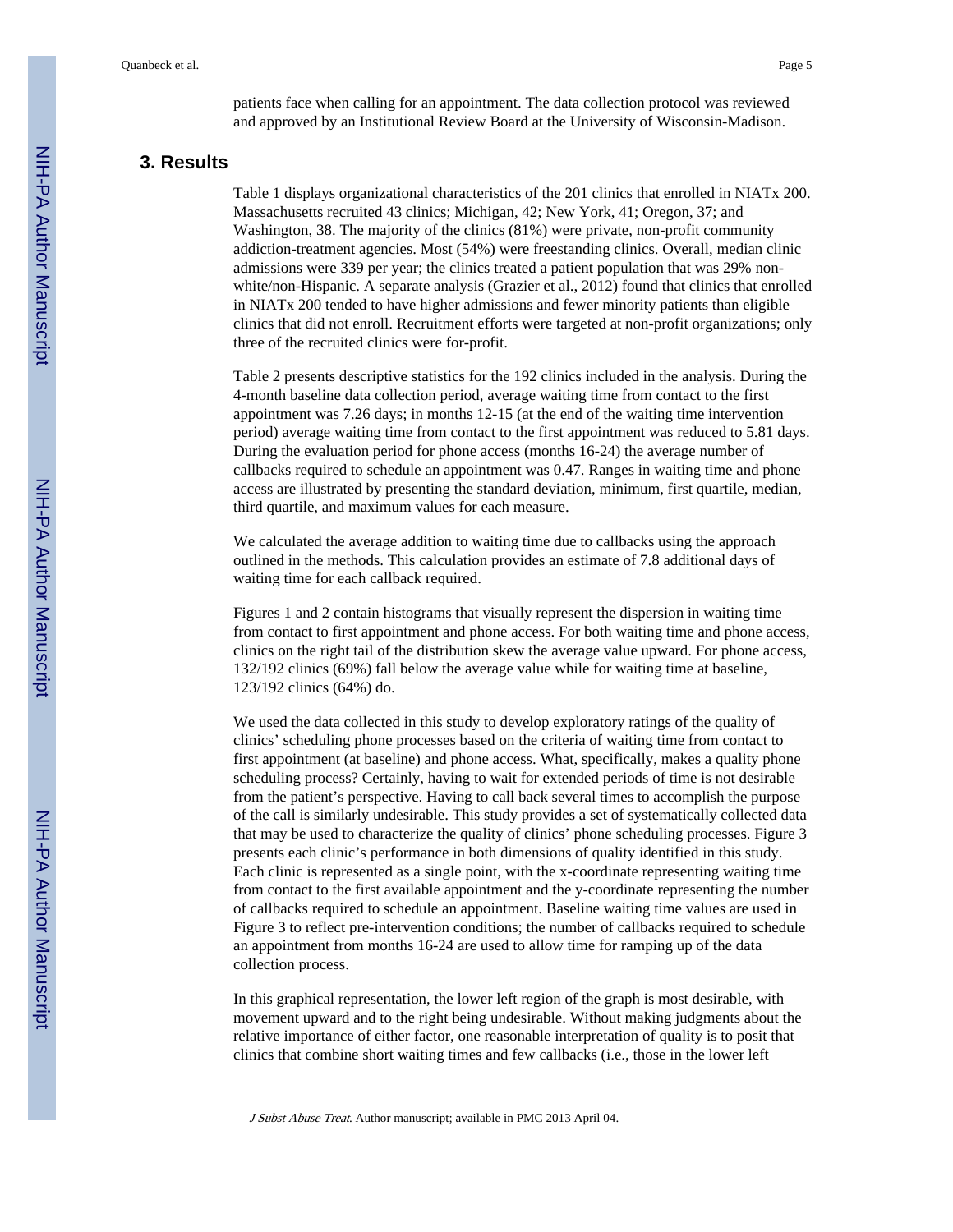region of the chart) provide service that facilitates access to treatment. Encouragingly, the majority of clinics are clustered in this lower-left hand region of the chart.

An approach to analyzing the dataset is to choose threshold values as standards for waiting time and phone access. Once quality standards are set, the proportion of clinics meeting them can be determined. For instance, if the standards set at a maximum of three days' waiting time and no more than 0.25 callbacks required (on average), 34/192 clinics (18%) meet them. Patients calling clinics in this group can expect that their call will be answered, and they will be scheduled for an appointment within three days. Conversely, clinics that combine long waiting times with low phone access present two formidable barriers to entering treatment. Nine of 192 clinics (5%) combined average waiting time greater than 10 days and required at least one callback to schedule an appointment. In this small subset of clinics, the first call to the clinic is unlikely to be answered; when it is, the patient would still be asked to wait more than 10 days for an appointment. Admittedly, choosing threshold values as standards is somewhat arbitrary. Threshold values can easily be adjusted to recalculate the proportion of clinics meeting selected standards on one or both dimensions.

# **4. Discussion**

This dataset provides an unprecedented opportunity to examine phone scheduling systems in addiction treatment. Placing thousands of phone calls to clinics revealed a picture of what it is like for patients to access treatment. The undertaking left the research team with the distinct impression that the quality of clinics' phone scheduling processes varied, an observation consistent with anecdotal reports made in other evaluations (Capoccia, et al., 2007; Ford et al., 2007; McCarty et al., 2007; Hoffman et al., 2008). Quality is a difficult concept to define in healthcare and often a matter of subjective perception. For example, measures such as "patient satisfaction" provide a numerical basis for assessing quality, but still rely upon subjective ratings of experience. Previously, phone scheduling processes in addiction treatment have been subjectively described. In this study, we have two systematically collected quantitative measures related to phone scheduling quality: waiting time from contact to first appointment and number of callbacks required to schedule an appointment.

At baseline, average waiting time from contact to first appointment across all clinics ranged from zero days (patients could walk in at any time) to 38 days. While it is impossible to say exactly how long is "too long" for a patient to wait, research suggests that getting patients into treatment quickly is clinically important (Appel et al., 2004; Best et al., 2002). Delaying access by days or weeks for patients seeking urgent medical treatment would not be tolerated, and such delays are difficult to reconcile with the idea that addiction can be a lifethreatening medical condition that deserves immediate attention. Patients with addiction may lose their motivation for recovery before a treatment slot opens, and some addicted patients view waiting lists as an indication of the view society has of them (Battjes & Onken, 1999; Redko et al., 2006).

Clinics' phone scheduling processes should facilitate rather than impede getting into treatment. From a patient's perspective, the desired result of the first call is getting an appointment as easily as possible (i.e., without having to call several times or wait for a return phone call). During the 9-month evaluation period for phone access (months 16-24), the researchers made 804 additional callbacks to obtain appointment information when they were unable to talk to a staff member, leave a message, or get a message returned. The results suggest that nearly half of the time (47%), a patient's first phone call is met by voicemail (or not answered at all), leaving the patient waiting for a return call or forced to call back. In these instances, the researchers noted reasons that multiple calls were required.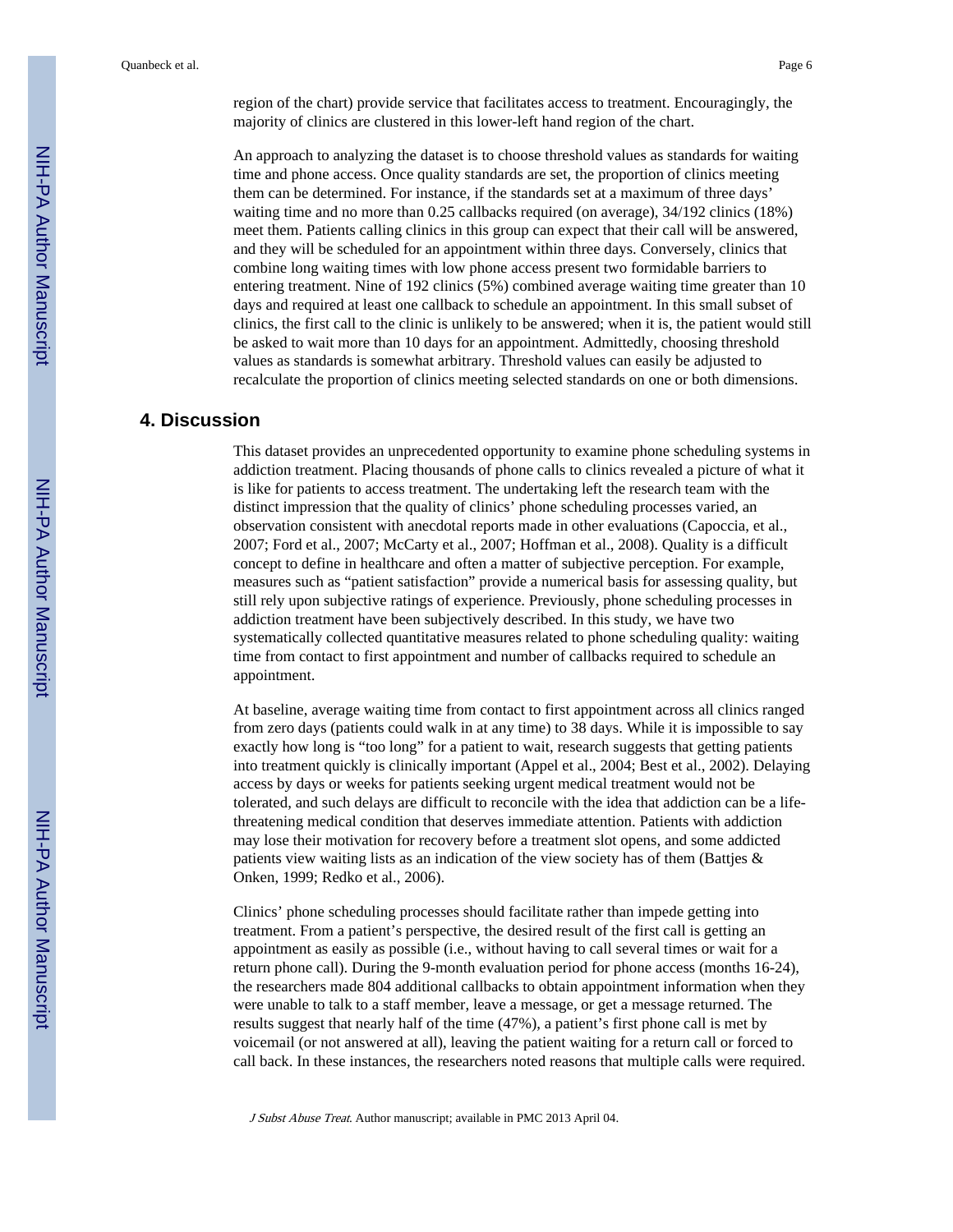Examples of these reasons included clinics whose phone lines were busy; clinics that left calls unanswered for 10 or more rings without going to voicemail; clinics using dysfunctional voicemail systems that made it impossible to leave messages; clinics that repeatedly instructed callers to call back because the person responsible for making appointments was unavailable; and clinics putting the researcher on hold for more than 10 minutes. An example of the process encountered in one of the clinics requiring the most callbacks further illustrates the types of problems encountered by the researchers:

April: First attempt, phone line goes dead; second attempt, can't leave a message, voice mailbox full; third attempt is met with a recording, and I leave a message that is not returned. Two more attempts are made on different days, but the line goes dead after several rings. July: Each call attempt is met with a voicemail; however, I cannot leave a message because the "mailbox is full." I tried the operator by dialing "0" but was unable to reach anyone or leave a message.

While this example is extreme, phone scheduling problems that could hinder patient access were fairly widespread; 34 of 192 clinics (18% of the sample) averaged at least one callback for each monthly attempt to request an appointment. In many cases, phone access issues were transitory. The research team encountered severe access problems in several clinics, but these were relatively isolated cases. Six of 192 clinics (3%) averaged more than 2 callbacks per month, and were rarely if ever reachable with one phone call. In cases such as the example above, problems remained unresolved (and perhaps undetected) for months, even though the problems might be easily remedied once identified. Encouragingly, 43/192 clinics (22%) had "perfect" phone access over the evaluation period, meaning that 9 out of 9 appointment requests were fulfilled with one phone call.

The results described here confirm the existence of problems in clinics' phone scheduling systems and indicate a range of responses across clinics in both waiting time and phone access. In their qualitative analysis, Ford et al. (2007) report that 30% of clinics had problems with phone access or first contact; this rate was based on content analysis of written reports, so the methods are quite different from those employed in this study. However, the rate and types of problems reported in Ford et al.'s (2007) study are fairly consistent with results reported here. Our results suggest that the majority of clinics studied provide reasonably good service, while a relative handful of clinics have significant room to improve on one or both measures.

#### **Limitations**

Despite our efforts to create real-world conditions, the effect of a research setting can never fully be eliminated. We felt it was critical that the researchers clearly identify themselves during the data collection process. While a clandestine approach to data collection may be preferable from a pure research perspective, such an approach is not amenable to collaborative research. The research team decided that the risk of engendering ill-will outweighed the potential benefits. In 2011, the U.S. Department of Health and Human Services proposed a plan to study access in more than 4,000 primary care clinics using "secret shoppers" posing as Medicare or Medicaid patients. The plan was abandoned after a public backlash from physicians, medical associations, and lawmakers. Instead, the process of data collection in our study was transparent, and data collected were compiled and returned to the research participants to provide feedback on improvement progress.

We attempted to replicate the experience of the patient but were unable to use the natural process for every clinic. Of the 192 clinics in the analysis, 26 clinics (13.5%) designated a particular contact person for fulfilling appointment requests. The designated contact person sometimes was a clinical supervisor, executive director, or other staff member who may not usually be involved in scheduling appointments. It is impossible to know whether the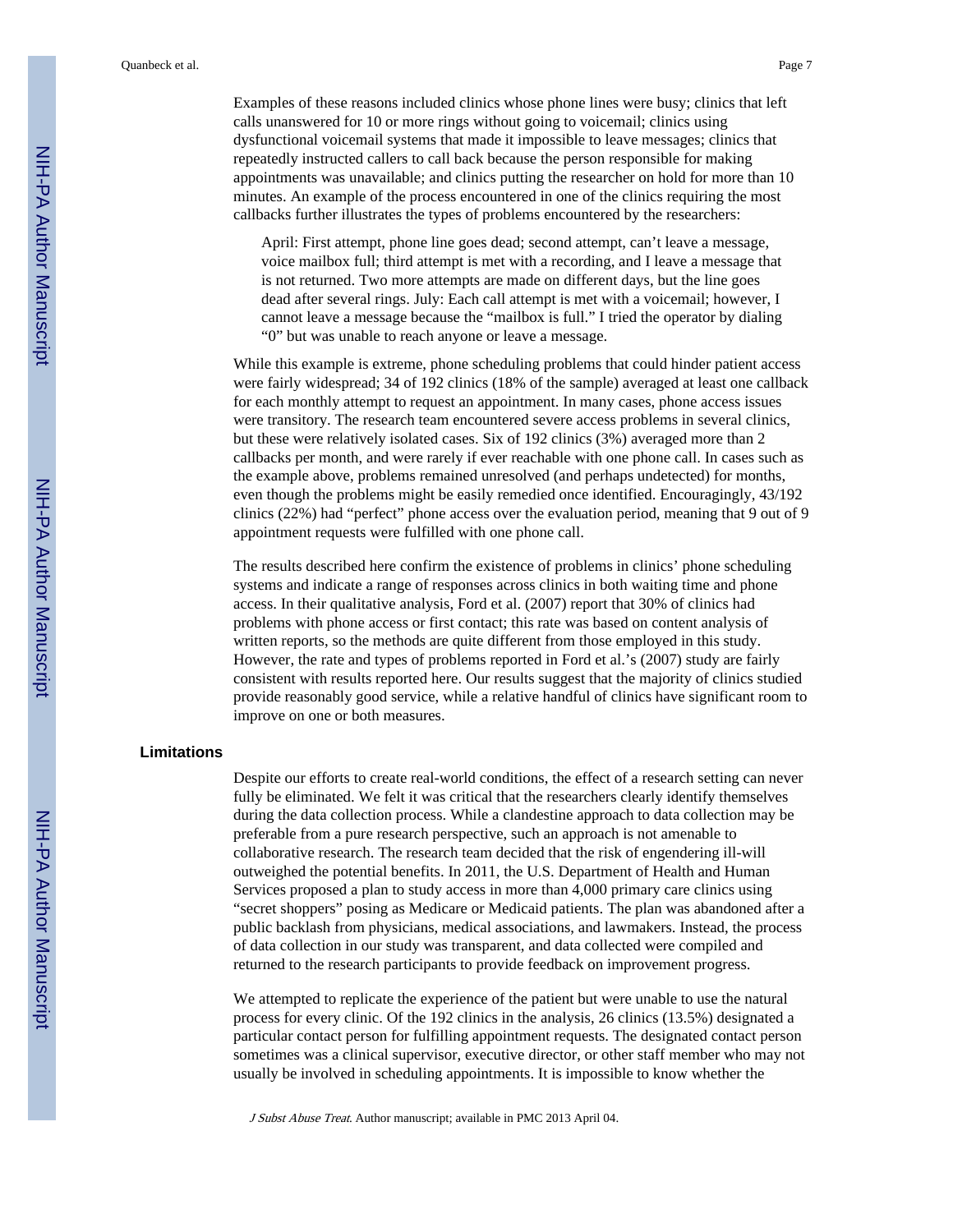Quanbeck et al. Page 8

With 197 out of 201 clinics reporting data, missing data were not a particular problem. The overall high response rate must in part be credited to the tact of the data collectors, who developed trust and cooperation with the clinics by clearly and patiently explaining the purpose of the calls on countless occasions. However, determining how to handle missing monthly observations in calculating waiting time did present challenges. Missing monthly waiting time observations represent a failure to contact clinics after repeated attempts, and perhaps the worst possible outcome from the patient's perspective. Where data were missing, values were imputed based on the average of the clinic's other monthly observations. One alternative way to handle missing values would be to assign the clinic a monthly value equal to the longest waiting time observed in any other month, which would raise the average waiting times presented here.

phone access for actual patients contacting clinics for the first time, who often start with

little information or experience in navigating the system.

Our patient profile could not replicate the experience of all types of patients. For example, a homeless patient or a patient referred by the criminal justice system may not have access to a phone and may not be able to provide a callback number if required to leave a voicemail (Tuten, Jones, Ertel, Jakubowshi, & Sperlein, 2006). In addition, it may be that the appointments offered to patients varied by patient profile. For example, someone calling from a detox facility might be offered a different appointment than someone calling from the correctional system or someone who is self-referring. Our goal in making the calls was to be consistent in our patient profile so we could compare results within a clinic over time. Furthermore, HIPAA regulations would not allow a clinic to leave a voicemail message for a patient in a return phone call. For data collection purposes, we allowed clinics to leave appointment information in return messages, but in a real-world environment another phone call would have been necessary. Callbacks have an effect on how long patients wait for an appointment, but accurately modeling that effect with our data proved difficult due to variation in the frequency of callback attempts. A systematic callback schedule (for example, daily) after the first failed attempt might reduce the waiting time associated with callbacks that we estimated, but a daily callback schedule would have been impractical to implement. The researchers may have had more trouble scheduling appointments than patients really would if a clinic had caller identification and staff decided not to answer our calls. Finally, it is difficult to assess how representative these clinics are of the typical addiction treatment clinic, beyond observable organizational characteristics like size or ownership type. The clinics in this analysis volunteered to participate in a quality improvement study and are presumably interested in providing high-quality services. The nature of the sample may paint an overly optimistic view of the larger system, and raises questions about the generalizability of the findings.

#### **Future research**

The data collected on phone access and waiting time are exploratory, and further research is needed to validate the measures created for this analysis. The methods employed in this paper could potentially be extended to develop quality measures for phone scheduling processes in the addiction treatment field. Further research is needed to determine how these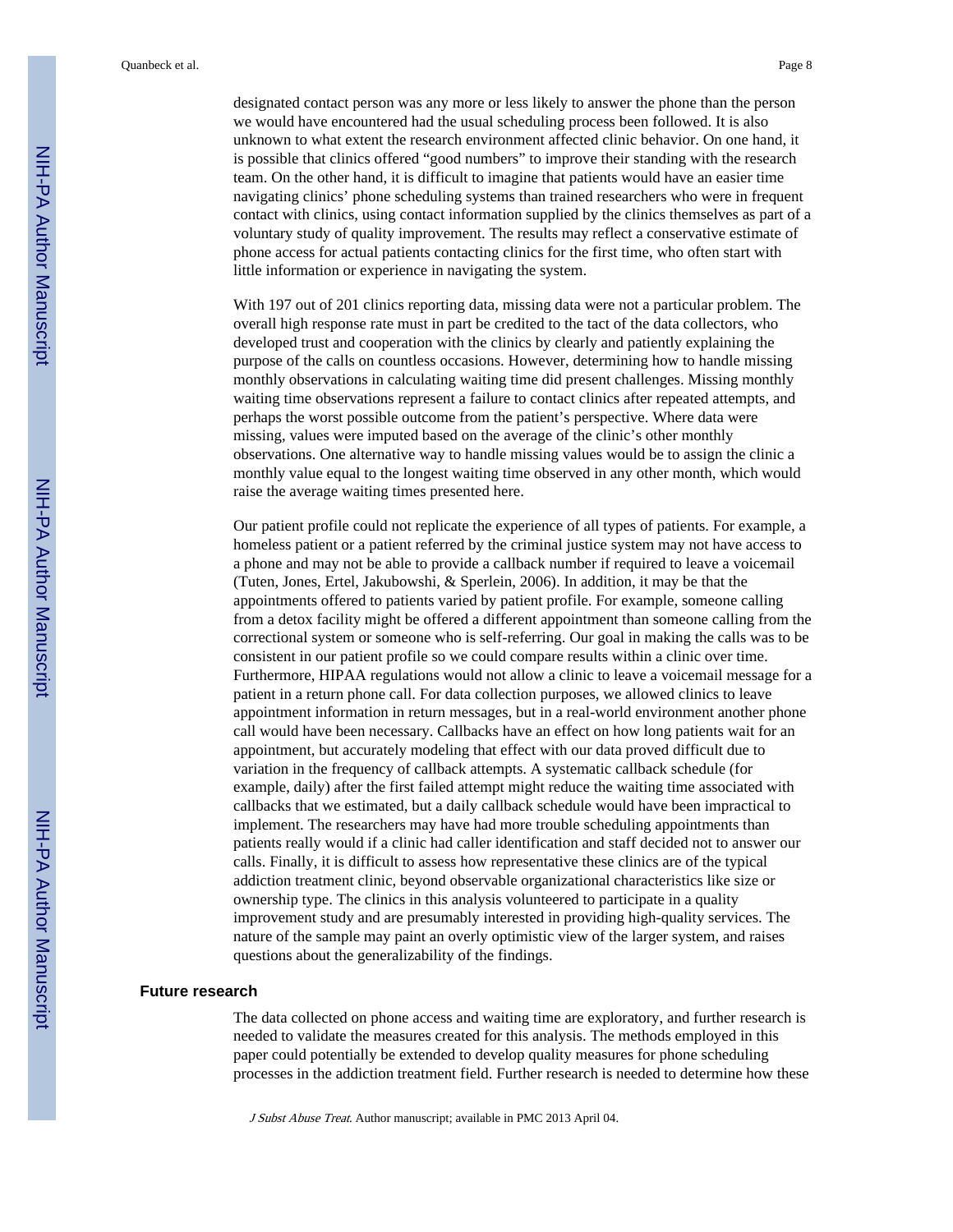measures relate to process-of-care measures such as no-show and continuation rates and measures of waiting time calculated using patients' actual dates of service. We did not examine clinic-to-clinic differences in waiting time or phone access due primarily to the risk of identifying participants; future research should focus on reasons for variation between clinics.

### **Conclusion**

This paper presents a method for measuring waiting time and phone access to addiction treatment based on methods used in primary care clinics. The method is relatively easy to employ and may be useful for addiction treatment clinics, policymakers, and payers in assessing the quality of phone scheduling processes. The results confirm the existence of phone access problems that can hinder access to treatment (in previous research, evidence of these problems has been largely anecdotal or based on isolated examples) and provide an indication of their prevalence. The initial phone call a patient places to request help with addiction may be the most important call that person ever makes. Clinics that make patients call multiple times and wait for extended periods for their appointment have opportunities to improve their services.

As consumers in everyday life, we generally expect responsive customer service from the organizations we patronize. Organizations must continually examine their processes to uncover barriers to treatment. Leaders of addiction treatment clinics are encouraged to pick up the phone to experience what it is really like to seek treatment in their organizations. Experiencing the scheduling process as a patient does can provide an expedient method for exposing organizational problems that can be rectified through quality improvement.

#### **Acknowledgments**

A grant from The National Institute on Drug Abuse (R01 DA020832) supported the NIATx 200 research team at the University of Wisconsin-Madison and the 201 treatment clinics participating in the study. The University of Wisconsin-Madison managed and evaluated the study in collaboration with investigators from Oregon Health and Science University and the University of Miami. The authors wish to express their gratitude to the clinic staff members who participated in the NIATx 200 study, especially those who graciously provided information that we hope will help improve the addiction treatment system for the patients who need it.

# **References**

- Acton JP. Nonmonetary factors in the demand for medical services: Some empirical evidence. The Journal of Political Economy. 1975; 83(3):595–614.
- Appel PW, Ellison AA, Jansky HK, Oldak R. Barriers to enrollment in drug abuse treatment and suggestions for reducing them: Opinions of drug injecting street outreach patients and other system stakeholders. American Journal of Drug & Alcohol Abuse. 2004; 30(1):129–153. [PubMed: 15083558]
- Battjes RJ, Onken LS. Drug abuse treatment entry and engagement: Report of a meeting on treatment readiness. Journal of Clinical Psychology. 1999; 55(5):643–657. [PubMed: 10392794]
- Best D, Noble A, Ridge G, Gossop M, Farrell M, Strang J. The relative impact of waiting time and treatment entry on drug and alcohol use. Addiction Biology. 2002; 7(1):67–74. [PubMed: 11900624]
- Capoccia VA, Cotter F, Gustafson DH, Cassidy EF, Ford JH II, Madden L, et al. Making "stone soup": Improvements in clinic access and retention in addiction treatment. Joint Commission Journal on Quality and Patient Safety. 2007; 33(2):95–103. [PubMed: 17370920]
- Carr CJA, Xu J, Redko C, Lane DT, Rapp RC, Goris J, et al. Individual and system influences on waiting time for addiction treatment. Journal of Addiction Treatment. 2008; 34(2):192–201.
- Chun JS, Guydish JR, Silber E, Gleghorn A. Drug treatment outcomes for persons on waiting lists. The American Journal of Drug and Alcohol Abuse. 2008; 34(5):526–533. [PubMed: 18618338]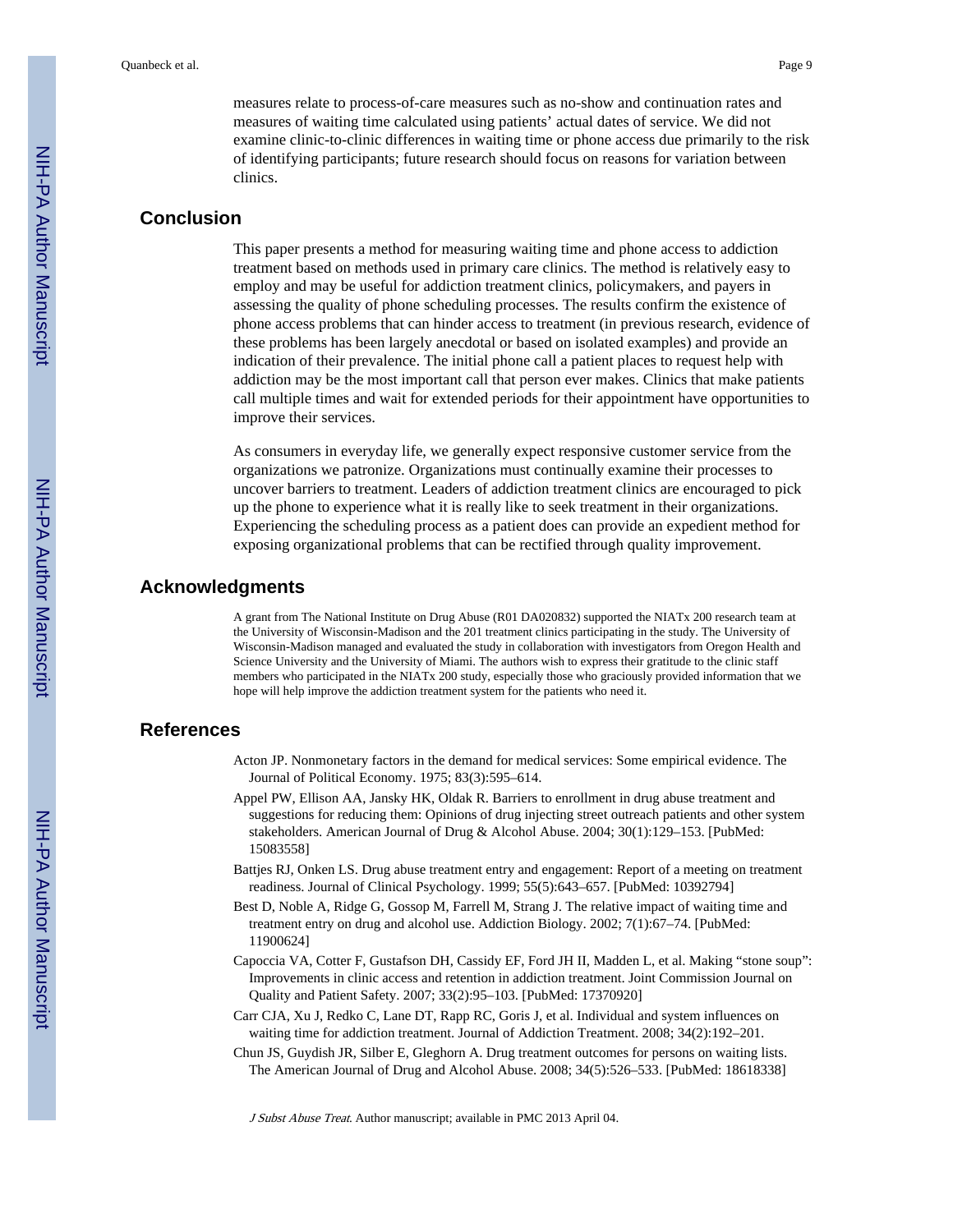- Festinger DS, Lamb RJ, Kountz MR, Kirby KC, Marlowe DB. Pretreatment dropout as a function of treatment delay and patient variables. Addictive Behaviors. 1995; 20(1):111–115. [PubMed: 7785476]
- Ford JH II, Green CA, Hoffman KA, Wisdom JP, Riley KJ, Bergmann L, et al. Process improvement needs in addiction treatment: Admissions walk-through results. Journal of Addiction Treatment. 2007; 33(4):379–389.
- Grazier K, Oruongo J, Ford JH II, Robinson J, Quanbeck A, Pulvermacher A, Gustafson DH. Clinic Participation in a Cluster-Randomized Trial of Quality Improvement. Manuscript submitted for review. 2012
- Hoffman KA, Ford JH II, Choi D, Gustafson DH, McCarty D. Replication and sustainability of improved access and retention within the network for the improvement of addiction treatment. Drug and Alcohol Dependence. 2008; 98(1-2):63–69. [PubMed: 18565693]
- Hoffman KA, Quanbeck A, Ford JH II, Wrede F, Wright D, Lambert-Wacey D, et al. Improving substance abuse data systems to measure 'waiting time to treatment': Lessons learned from a quality improvement initiative. Health Informatics Journal. 2011; 17(4):256–265. [PubMed: 22193826]
- Hser Y, Maglione M, Polinsky ML, Anglin MD. Predicting drug treatment entry among treatmentseeking individuals. Journal of Addiction Treatment. 1998; 15(3):213–220.
- Kaplan EH, Johri M. Treatment on demand: An operational model. Health Care Management Science. 2000; 3(3):171–183. [PubMed: 10907320]
- McCarty D, Gustafson DH, Wisdom JP, Ford JH II, Choi D, Molfenter T, et al. The Network for the Improvement of Addiction Treatment (NIATx): Enhancing access and retention. Drug and Alcohol Dependence. 2007; 88(2-3):138–145. [PubMed: 17129680]
- Murray M, Berwick DM. Advanced access: Reducing waiting and delays in primary care. JAMA: The Journal of the American Medical Association. 2003; 289(8):1035–1040. [PubMed: 12597760]
- Quanbeck AR, Gustafson DH, Ford JH II, Pulvermacher A, French MT, McConnell KJ, et al. Disseminating quality improvement: Study protocol for a large cluster randomized trial. Implementation Science. 2011; 6(1):44. [PubMed: 21524303]
- Redko C, Rapp RC, Carlson RG. Waiting time as a barrier to treatment entry: Perceptions of substance users. Journal of Drug Issues. 2006; 36(4):831–852. [PubMed: 18509514]
- Rosenbaum M. The demedicalization of methadone maintenance. Journal of Psychoactive Drugs. 1995; 27(2):145–149. [PubMed: 7562261]
- Sorensen JL, Guydish J, Zilavy P, Davis TB, Gleghorn A, Jacoby M, et al. Access to drug abuse treatment under treatment on demand policy in San Francisco. The American Journal of Drug and Alcohol Abuse. 2007; 33(2):227–236. [PubMed: 17497545]
- Stark MJ, Campbell BK, Brinkerhoff CV. "Hello, may we help you?" A study of attrition prevention at the time of the first phone contact with substance-abusing patients. The American Journal of Drug and Alcohol Abuse. 1990; 16(1-2):67–76. [PubMed: 2330937]
- Tuten M, Jones H, Ertel J, Jakubowshi JL, Sperlein JC. Reinforcement-based treatment: A novel approach to treating addiction during pregnancy. Counselor. 2006; 7(3):22–29.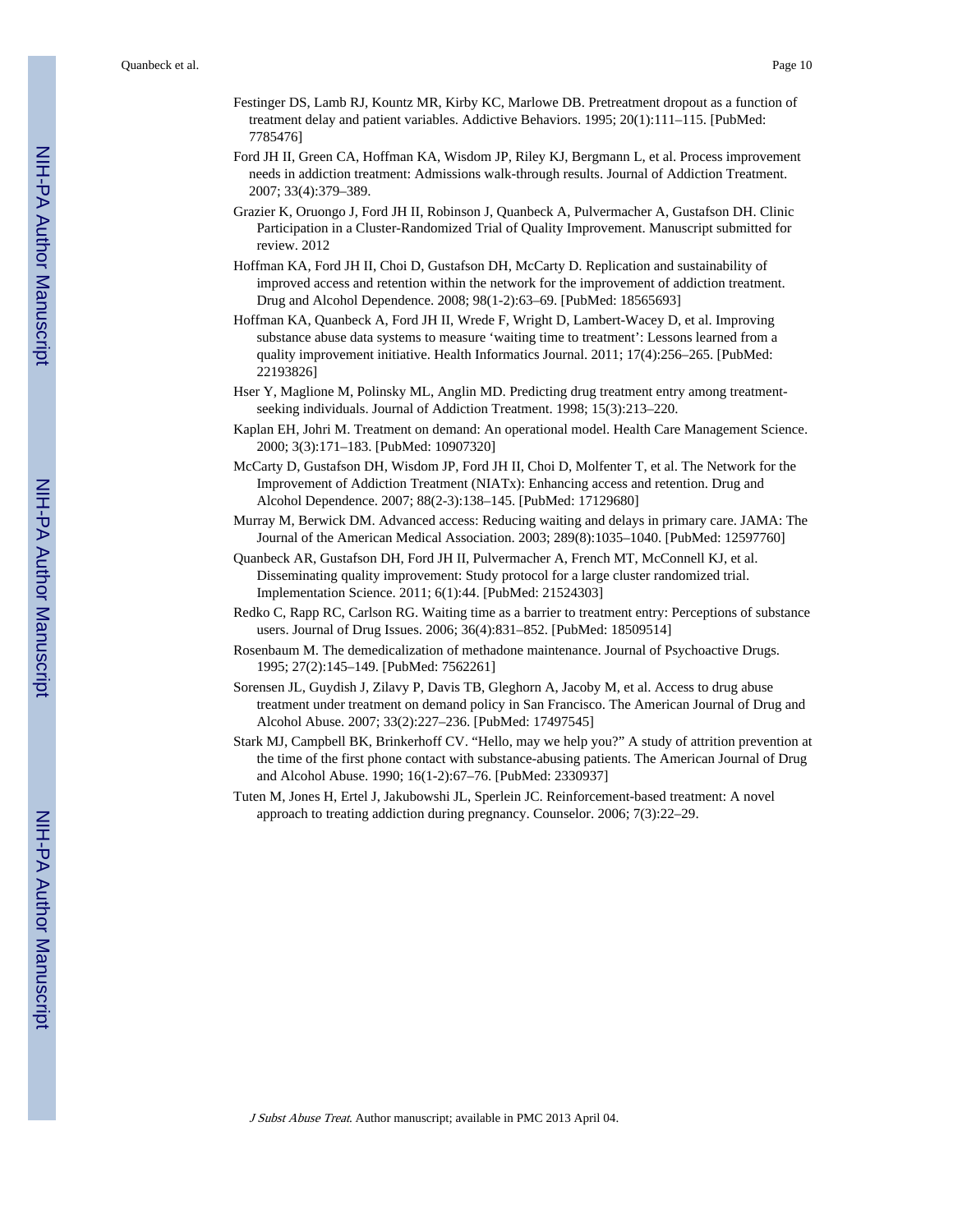



**Figure 1.** Histogram of Phone Access Results Mean: 0.47 Median: 0.33 Standard Deviation: 0.59 N=192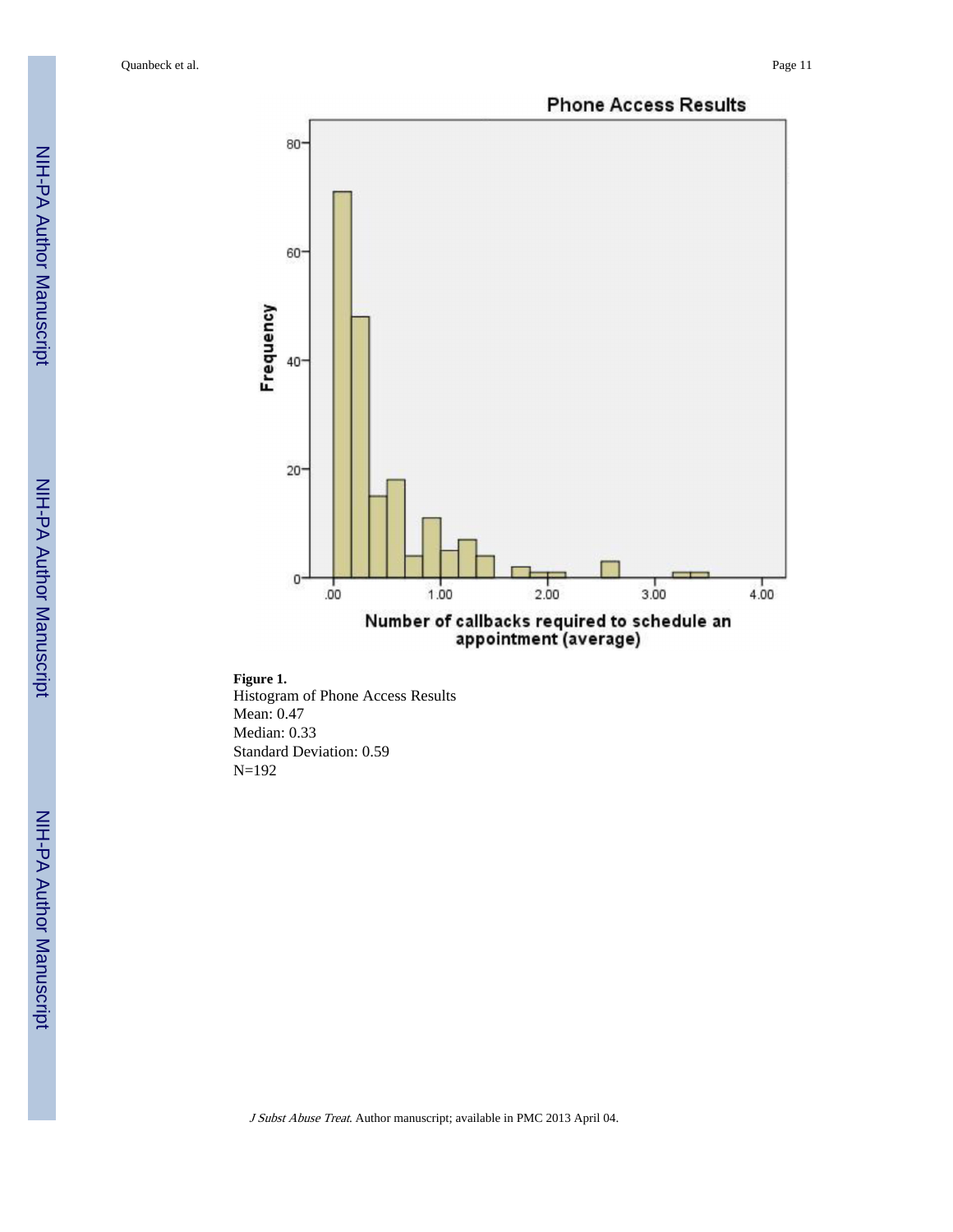

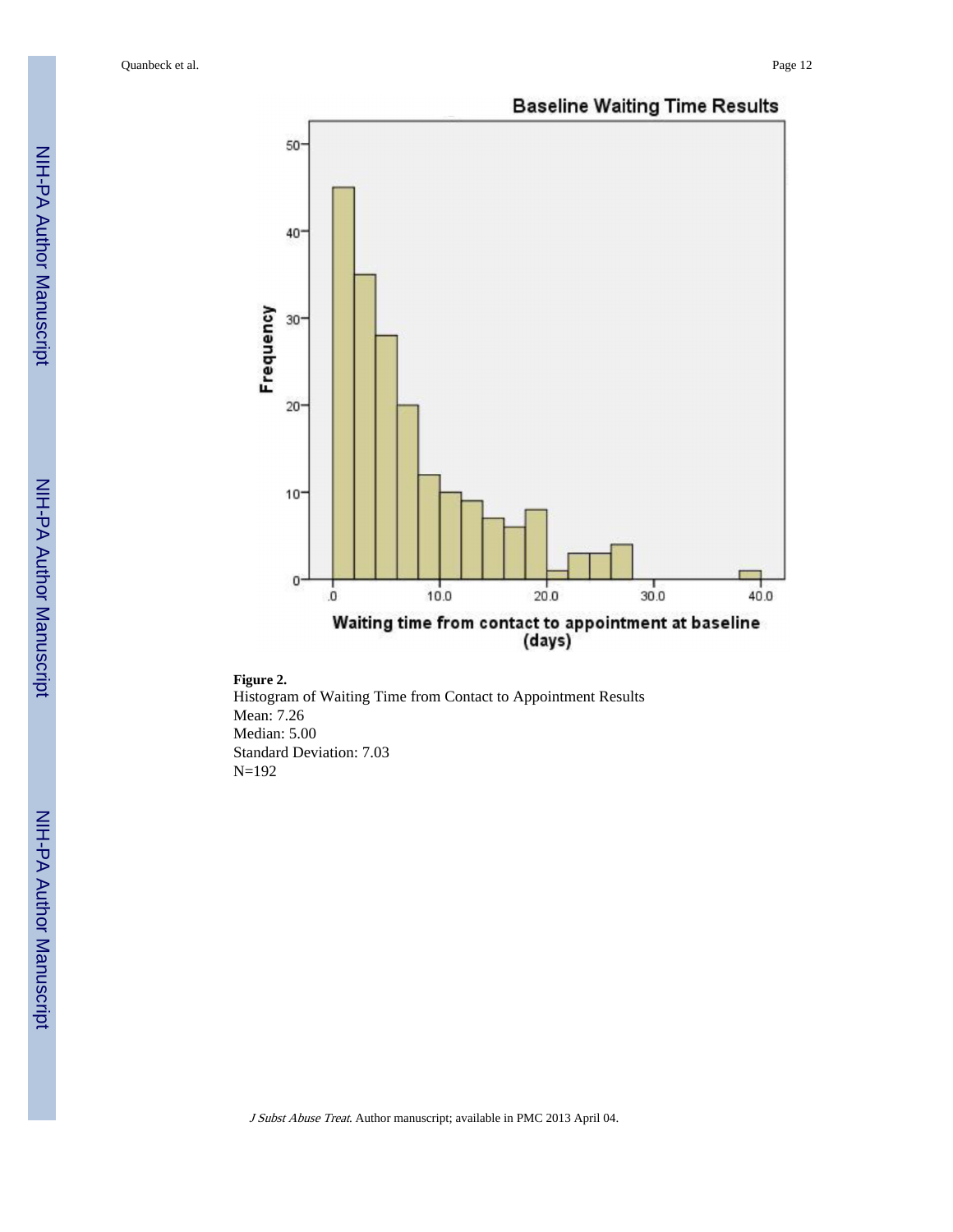

Waiting time from contact to appointment at baseline (days)

**Figure 3.** Waiting Time vs. Phone Access (by Clinic) Note: Each data point represents average figures on both measures for one clinic.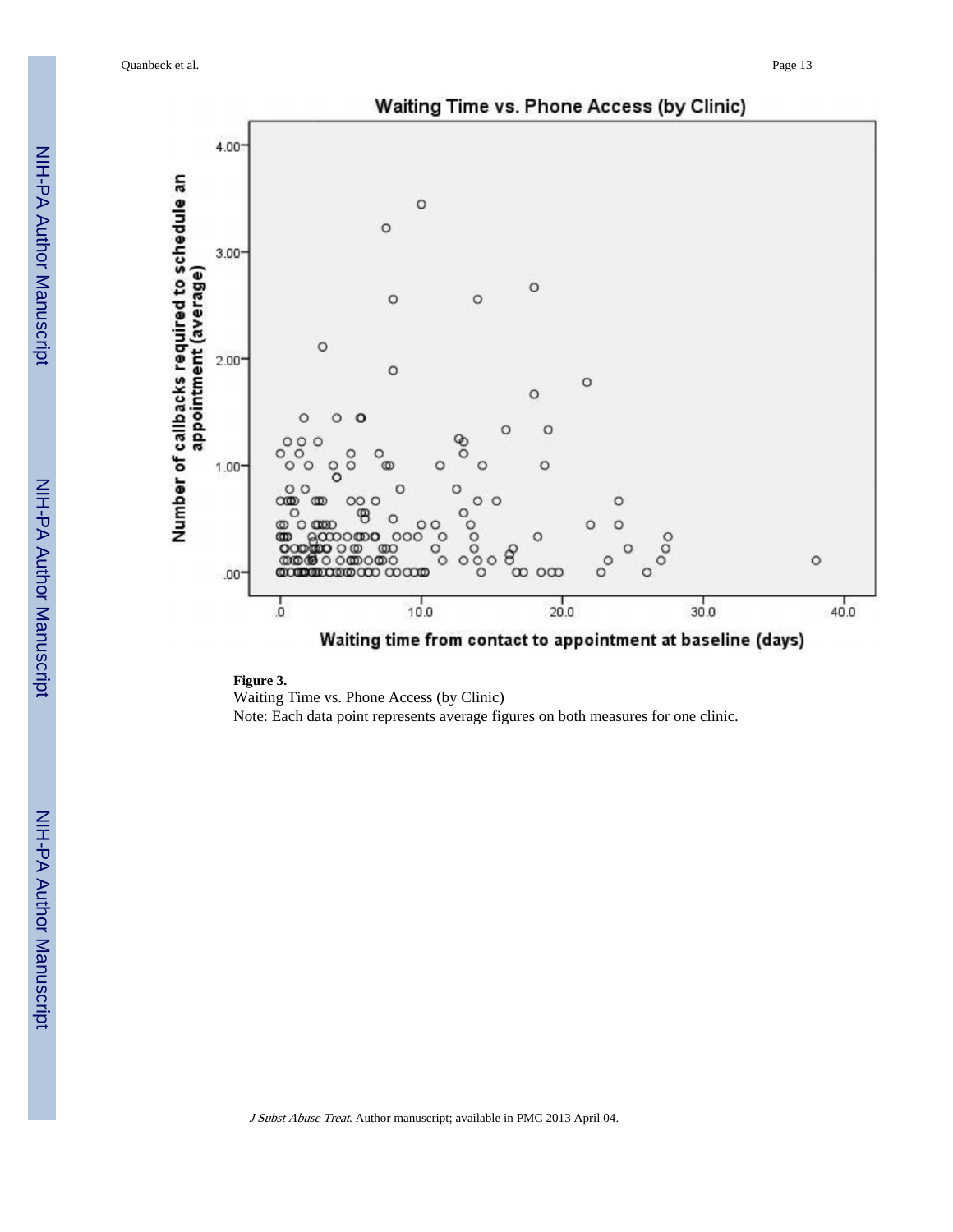#### **Table 1**

Baseline Clinic Characteristics of 201 Enrolled Clinics

| <b>Characteristic of clinic</b>                                                | N              |
|--------------------------------------------------------------------------------|----------------|
| Cohort 1 $(\#$ , proportion <sup><math>\hat{\ }</math></sup> )                 |                |
| Michigan                                                                       | 42 (0.21)      |
| New York                                                                       | 41 (0.20)      |
| Washington                                                                     | 38 (0.19)      |
| Cohort <sub>2</sub>                                                            |                |
| <b>Massachusetts</b>                                                           | 43 (0.21)      |
| Oregon                                                                         | 37(0.18)       |
| Type $(\#$ , proportion $\tilde{)}$                                            |                |
| Private for-profit                                                             | 3(0.01)        |
| Private not-for-profit                                                         | 162(0.81)      |
| Unit of state government                                                       | 12(0.06)       |
| Unit of tribal government                                                      | 7(0.03)        |
| Unit of other government                                                       | 17 (0.08)      |
| Primary setting (#, proportion <sup>*</sup> )                                  |                |
| Hospital or health center (including primary setting)                          | 18 (0.09)      |
| Community mental health clinic                                                 | 35(0.17)       |
| Free-standing alcohol or drug treatment clinic                                 | 109 (0.54)     |
| Family or children's service agency                                            | 8(0.04)        |
| Social services agency                                                         | 8(0.04)        |
| Corrections                                                                    | 5(0.02)        |
| Other or unreported                                                            | 18 (0.09)      |
| Annual admissions (median, 1 <sup>st</sup> quartile, 3 <sup>rd</sup> quartile) | 339 (214, 627) |
| Non-white/non-Hispanic patients (proportion)                                   | 0.29           |

\* The sum of proportions across categories is less than one due to rounding error.